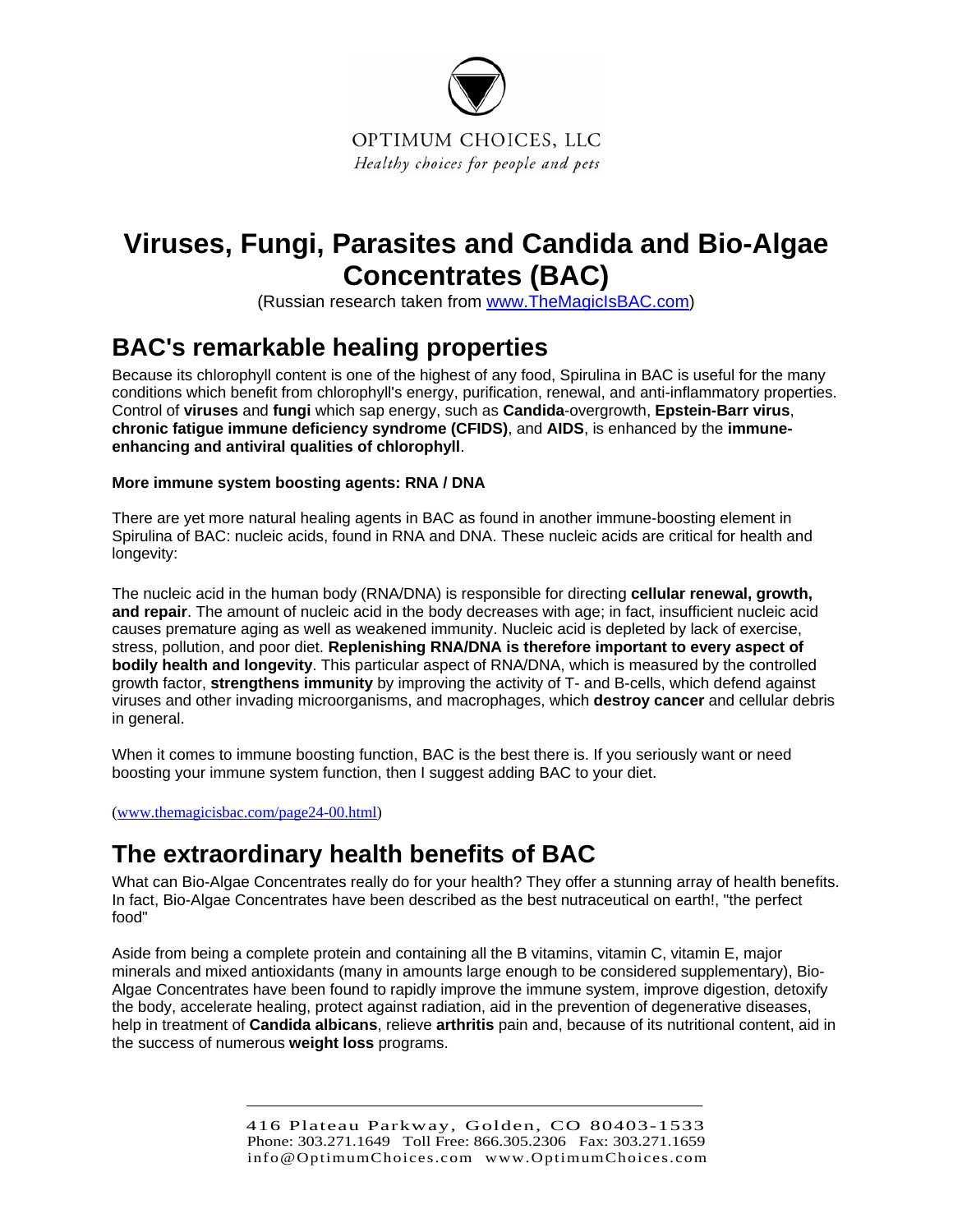# **One Disease – Cellular Disease**

At this stage many metabolisms are dysfunctional or operate poorly; Krebs/ATP cycle, assimilation, absorption and elimination, protein synthesis, osmosis of oxygen and water (hypoxia and dehydration). There is chronic acidity and resulting acidosis; not only do you have incorrect pH levels, but because of inefficient flushing of cellular debris, you have accumulated acid ashes inside and between the cells. These conditions have lead to infestations of **bacteria** and **parasites** (**fungus, yeast and Candida**), to "bad" fats (high cholesterol) and lack of viscosity, to crystallization of fats and other unassimilated debris into plaque and arthritis. Your food / nutrients digestion and elimination have become deficient; you have loss your healing energy, and it is now a vicious cycle.

### **ONE HEALTH, CELLULAR HEALTH**

How do you restore cellular health? The holistic approach to cellular health is to first realize that the doctor is the body itself. Each cell is geared to self heal. The doctor is within, not without. After all, this body built itself from one tiny cell and managed quite well without an "external doctor" usually for decades, defending itself from millions of viral attacks, free radical damage and constant pollutions from foods and air. Holistic health is gained at the cellular level. This view is supportive of "the doctor within" rather then interventionist. I call this approach "winning the war, not just the battle".

[\(www.themagicisbac.com/page1-00.html](http://www.themagicisbac.com/page1-00.html))

### **[Viruses Blocked](http://www.themagicisbac.com/page35-00.html#menu#menu)**

BAC is an excellent source of phycocyanin (protein pigment in blue-green algae). It inhibits virus replication and intensifies the cellular and hormonal mechanism of the immune system, reducing the presence of viral diseases. BAC strengthens the immune system, improving the body's capacity to produce new blood cells and to regenerate liver and spinal cord cells. (http://www.themagicisbac.com/page35-00.html#Viruses%20Blocked)

### **How BAC boost immunity**

Immunity has it relates to human or animal health, is a state of having sufficient biological defenses to avoid infection, disease, or other unwanted biological invasion. Immunity involves both specific and nonspecific components. Beside this generic definition of immunity, there are dozen of others that are either focused on particular functions related to viral defense, or defense against specific disease, etc.

I have chosen this "broader" definition as it fits with my holistic belief that each cell in the human or animal body carries its own immune protection system and when each cell is immunize, then the entire body is better protected.

Bio-Algae Concentrates exhibit impressive immune stimulating and boosting properties. As with the previously mentioned regenerative properties of this superfood, its immune boosting powers are likely due to a variety of nutritional and energetic factors that contribute to cellular vitality and immunity.

Let us examine a few of these one at a time:

#### **BAC awakens the genius within**

When the cells of the body receive the nutrients and the resulting energy that they need, they like good virtuoso will perform their multitude of cellular metabolic activity; growth, repair, cleansing, regeneration, including protecting itself, and much more. When each cell of the organ performs its job well, then the organ will have a fighting chance to perform its metabolic activities such as blood sugar regulation in the good example that is the pancreas. But let us not forget that cellular and organ health functions are governed by the glandular level which itself is overseen by the "master gland", the hypothalamus located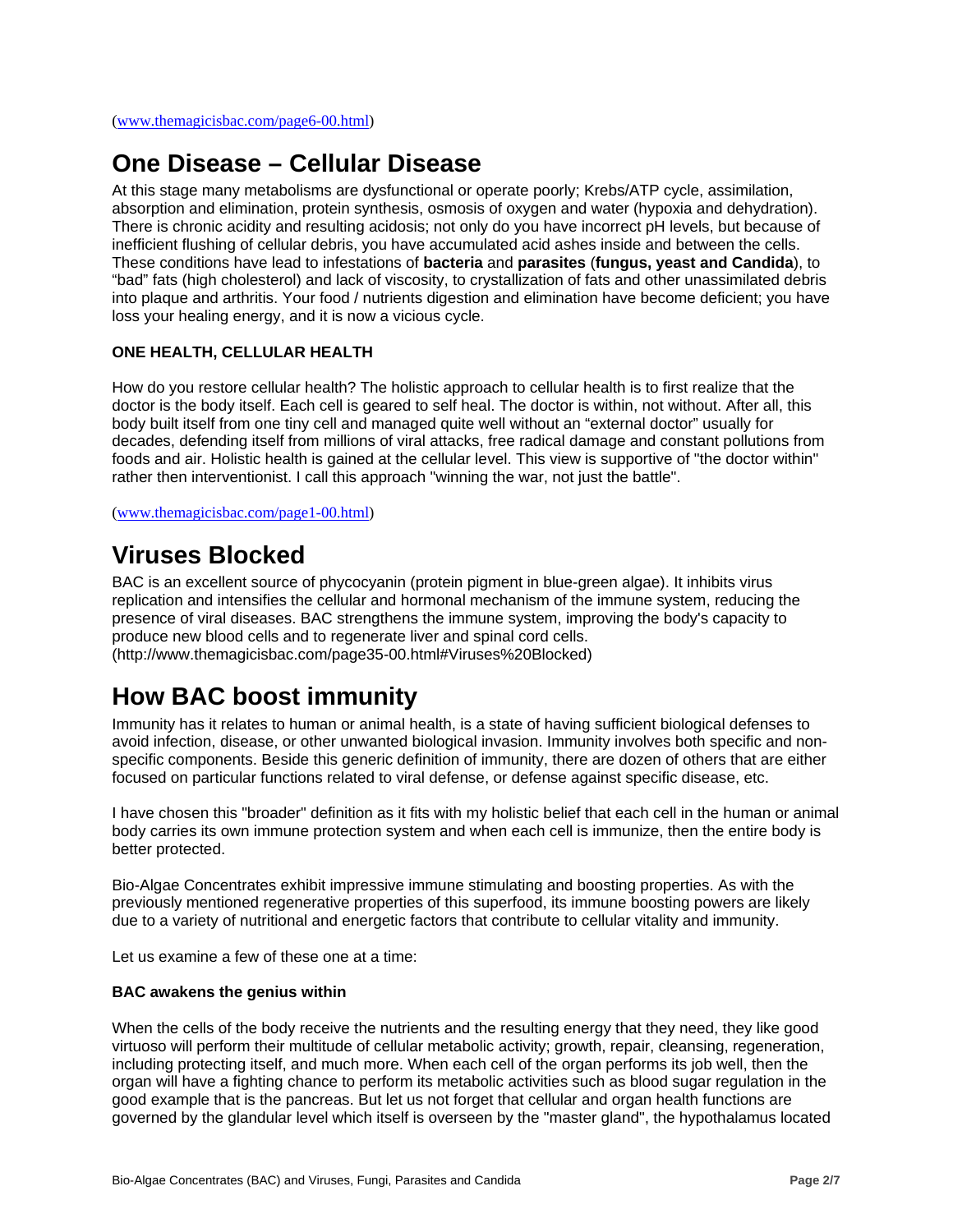in the brain.

That BAC's nutrients efficiently nourish all the cells of the body including those cells of the hypothalamic region, there is no doubt. In the words of Dr. Michael Kiriac, it is in that sense, that BAC awakens the "genius" within. Several phytonutrients and pigments found in BAC like beta carotene, alpha carotene and astaxanthin have been proven in human clinical trials to penetrate the blood brain barrier and furthermore penetrate the blood iris barrier.

Read the full details on ["How BAC awakens the genius within"](http://www.themagicisbac.com/page4-15.html)

#### **BAC's chlorophyll protection powers**

Because of its high chlorophyll content (higher then most foods), BAC is useful for the many conditions which benefit from chlorophyll's energy giving, purification, renewal, and anti-inflammatory properties. Control of viruses and fungi which sap energy, such as Candida-overgrowth, Epstein-Barr virus, chronic fatigue immune deficiency syndrome (CFIDS), and AIDS, is enhanced by the **immune-enhancing and antiviral qualities of chlorophyll**.

Read more on [Chlorophyll in BAC, the Sheppard of Light](http://www.themagicisbac.com/page10-00.html)

#### **BAC's RNA / DNA's nucleic acids remarkable protection powers**

There are yet more natural healing agents in BAC as found in another immune-boosting element in the algae of BAC: nucleic acids, found in RNA and DNA. These nucleic acids are critical for health and longevity:

The nucleic acid in the human body (RNA/DNA) is responsible for directing **cellular renewal, growth, and repair**. The amount of nucleic acid in the body decreases with age; in fact, insufficient nucleic acid causes premature aging as well as weakened immunity. Nucleic acid is depleted by lack of exercise, stress, pollution, and poor diet.

Replenishing RNA/DNA is therefore important to every aspect of bodily health and longevity. This particular aspect of RNA/DNA, which is measured by the controlled growth factor, **strengthens immunity** by improving the activity of T- and B-cells, which defend against viruses and other invading microorganisms, and macrophages, which **destroy cancer** and cellular debris in general.

Learn about [BAC's RNA / DNA's nucleic acids remarkable protection powers](http://www.themagicisbac.com/page24-00.html)

#### **The photosynthetic life giving pigments content of BAC**

BAC's red algae hoematococcus and dunaliella contain high levels of nature's special pigments carotenoids and phycobilins. BAC contains astaxanthin, beta-carotene, alpha-carotene, lutein, lycopene, xeaxanthin, quercitin, b cryptoxanthin and many other pigments that offer powerful immunity and toxin shield against continuous pollution, toxins and stress. The algae hoemattoccocus in BAC is the highest source on earth of astaxanthin, a red pigment which is clinically proven to have hundreds of times more antioxidant power than vitamin E and vitamin C, and dozen of times more than that of beta carotene as found in carrots.

Read more on [The photosynthetic life giving pigments content of BAC](http://www.themagicisbac.com/page9-05.html)

#### **An incredible arsenal of antioxidants in Bio-Algae Concentrates**

While the protein, mineral and vitamin value of Bio-Algae Concentrates is impressive, these minute organisms are also rich in pigments that are bio-chemically important to life. Without pigments, organisms could not synthesize many of the enzymes necessary for balancing metabolism.

Bio-Algae Concentrates contains high level of enzymatic pigments and mixed carotenoids. In recent years, these pigments and carotenoids have received a tremendous amount of attention as potential anti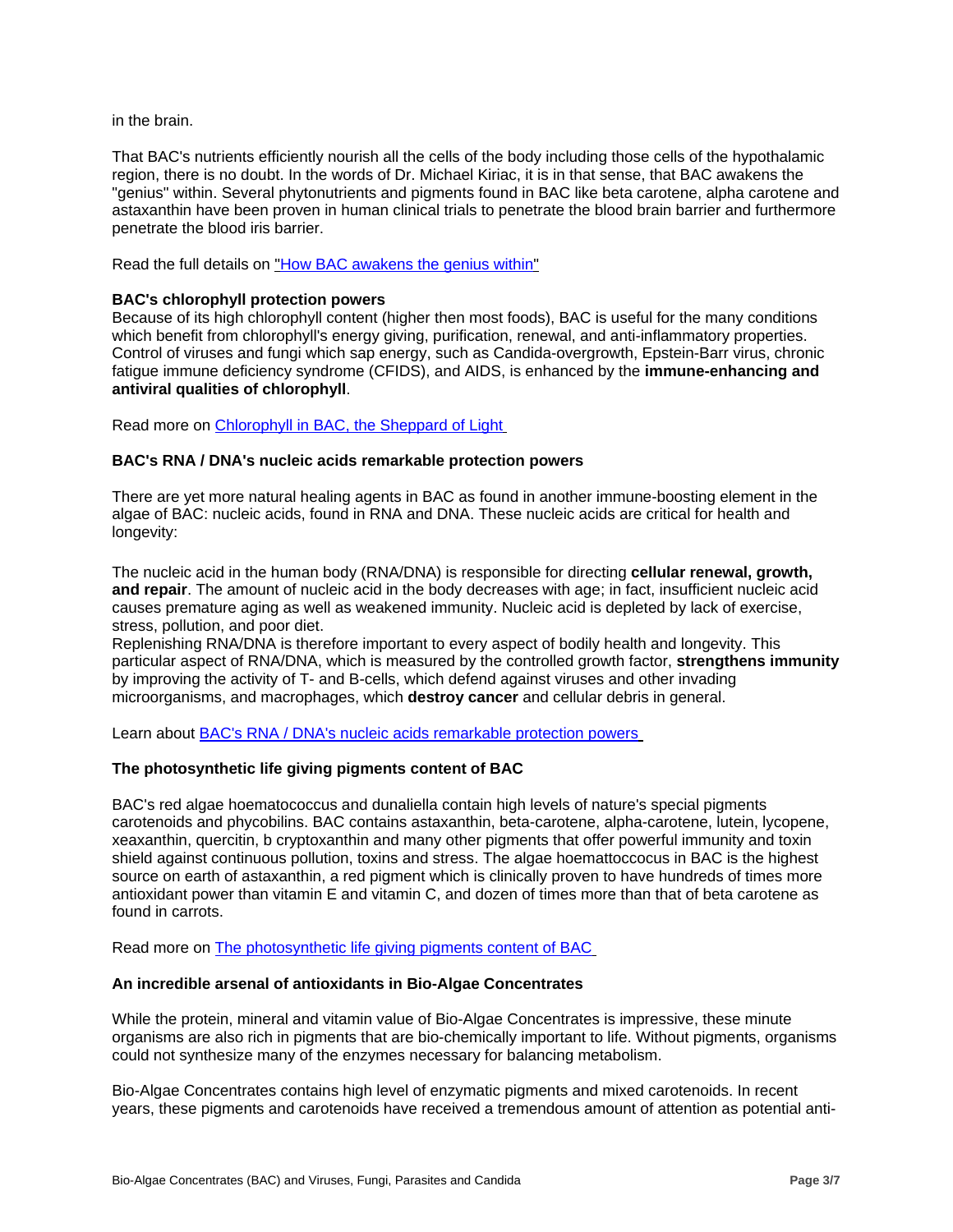cancer and anti-aging compounds. Carotenoids are powerful antioxidants, protecting the cells of the body from damage caused by free radicals. Carotenoids, and specifically beta-carotene and alpha-carotene, are also believed to enhance the function of the immune system.

Read more details on [An incredible arsenal of antioxidants in BAC](http://www.themagicisbac.com/page10-01.html)

#### **BAC contains high level of astaxanthin, the star of antioxidants**

Astaxanthin is a pigment of the carotenoid complex found in the microalgae Haematococcus pluvialis and Dunaliella salina present in BAC. It is an oxygenated pigment called a xanthophyll. Its unique molecular structure gives it a superior antioxidant and immune system boosting capacity.

Astaxanthin is 40 times more effective as an antioxidant than beta-carotene, 500 to 1000 times more effective in inhibiting lipid peroxidation as an antioxidant than Vitamin E, has greater anti-inflammatory capability than Vitamin E, has almost 4 times the antioxidant capacity of lutein, is superior protection against UVA and UVB light-induced oxidative stress, is more stable in scavenging and quenching than bcarotene, canthaxanthin and zeaxanthin, is highly potent in enhancing T1 and T2 helper cells and IgM and IgG (secondary immunity) production, is more effective than lycopene and lutein in enhancing liver microsome detoxification activity (enzymes that metabolize drugs), enhances the actions of Vitamins C and E in the body, and enhances the release of retinol (Vitamin A) from the liver when needed.

Read more at: [BAC contains high level of astaxanthin, the star of carotenoid](http://www.themagicisbac.com/page10-01-02.html)

#### **Phycocyanin in BAC enhances the immune system**

One unusual phytonutrient with an important quantity in algae of BAC, is the natural blue protein pigment, called phycocyanin. This is the pigment which gives blue-green algae its blue cast. It may be found in concentrations as high as 7 percent in certain blue-green algae, as compared to 1 percent chlorophyll content most commonly found.

Because of this high content of phycocyanin, as a natural substance with an immune system boosting or anti-cancer effect, there is much research using algae. As such phycocyanin may be active in preventing a host of degenerative organ diseases by increasing immunity.

A Japanese patent states that a small dosage of phycocyanin daily maintains or accelerates normal control cell functions that prevents generation of malignancy such as cancer or inhibits its growth or recurrence.

Chinese scientists documented that phycocyanin stimulates hematopoesis (creation of blood), emulating the hormone erythropoetin (EPO). EPO is produced by healthy kidneys and regulates bone marrow stem cell production of red blood cells. They claim phycocyanin regulated white blood cell production, even when bone marrow stem cells are damaged by toxic chemicals or radiation.

[\(www.themagicisbac.com/page22-00.html](http://www.themagicisbac.com/page22-00.html))

### **Phycocyanin in BAC enhances the immune system**

One unusual phytonutrient in blue-green algae such as Spirulina in BAC, is the natural blue protein pigment, called phycocyanin. This is the pigment which gives blue-green algae its blue cast. It may be found in concentrations as high as 7 percent in certain blue-green algae, as compared to 1 percent chlorophyll content most commonly found. Phycocyanin is related to the human pigment bilirubin, which is important to healthy liver function and digestion of amino acids.

Part of the global effort to identify natural substances with an immune system boosting or anti-cancer effect focuses on algae because of its important quantity of phycocyanin.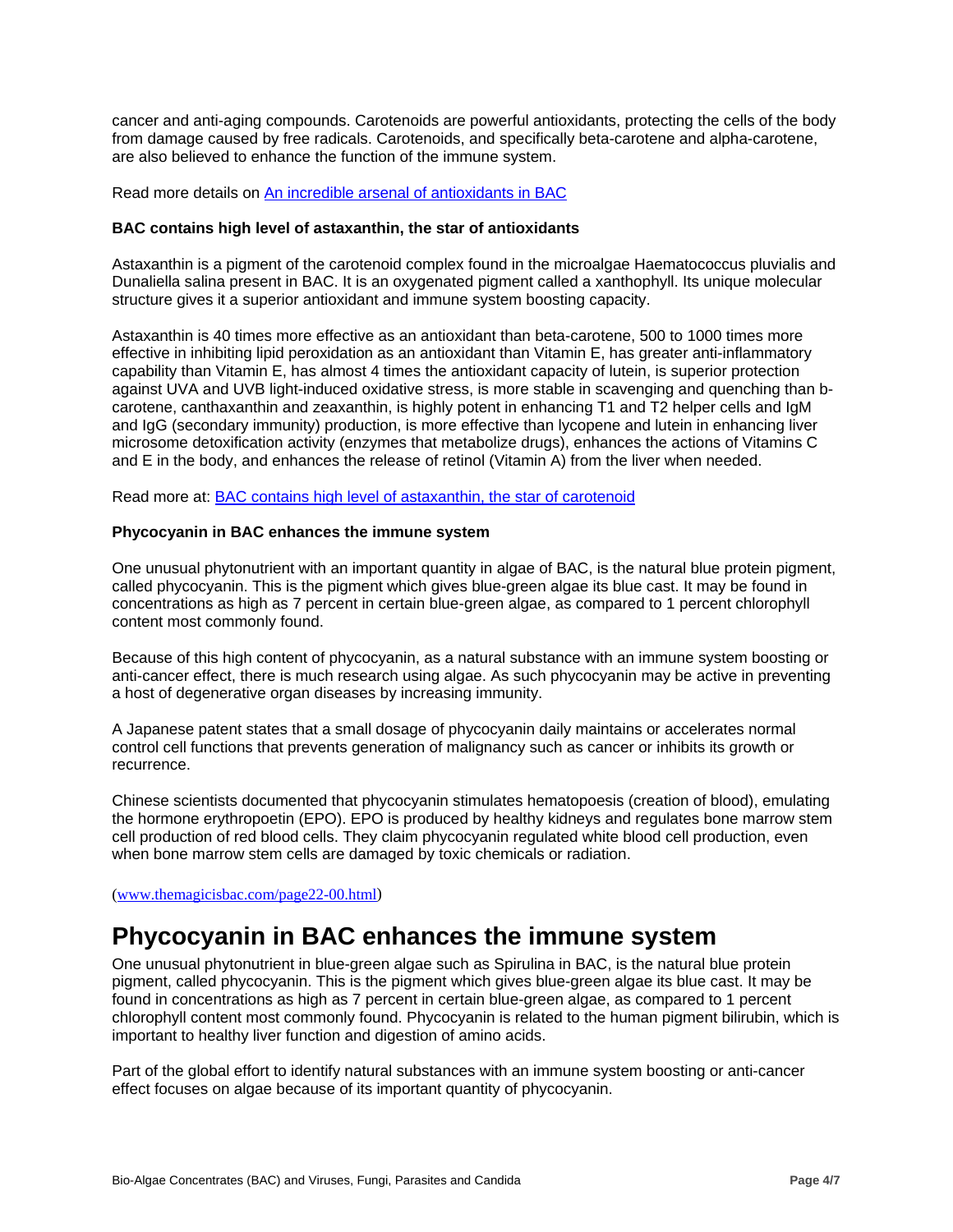In a study in Japan, phycocyanin was given orally to mice with liver cancer. The survival rate of the treatment group was significantly higher than the control group not given phycocyanin. After five weeks, 90% of the phycocyanin group survived, but only 25% of the control group. After eight weeks, 25% of the phycocyanin group still survived, yet none of the control group was alive. This suggests eating phycocyanin may increase survival of cancer stricken organisms. In another study, after two weeks the white blood cells (lymphocyte activity) of a phycocyanin group were higher than the control group and higher than or equal to a normal group without cancer. This suggests phycocyanin raises lymphocyte activity.**1**

The lymph system's general function is to maintain healthy organs in the body, and protect against cancer, ulcers, bleeding piles and other diseases. These results suggest phycocyanin acts not by a limited attack on local cancer, but by strengthening the body's resistance through the lymph system. Phycocyanin may be active in preventing a host of degenerative organ diseases by increasing immunity.

A Japanese patent states that a small dosage of phycocyanin daily maintains or accelerates normal control cell functions that prevents generation of malignancy such as cancer or inhibits its growth or recurrence. **2**

Chinese scientists documented that phycocyanin stimulates hematopoesis (creation of blood), emulating the hormone erythropoetin (EPO). EPO is produced by healthy kidneys and regulates bone marrow stem cell production of red blood cells. They claim phycocyanin regulated white blood cell production, even when bone marrow stem cells are damaged by toxic chemicals or radiation. **3**

- 1. Iijima, N., Shimamatsu, H., et al. (inventors; Dainippon Ink x Chemicals assignee). Anti-tumor agent and method of treatment therewith. US patent pending, ref. P1150-726-A82679, App. 15 Sep. 1982.
- 2. Dainippon Ink x Chemicals and Tokyo Kenkyukai (inventors and assignee). Anti-tumoral agents containing phycobilin- also used to treat ulcers and hemorrhoidal bleeding. 1983, JP 58065216 A 830418.
- 3. Zhang Cheng-Wu, et. al. Effects of polysaccharide and phycocyanin from spirulina on peripheral blood and hematopoietic system of bone marrow in mice. Second Asia-Pacific Conf. Ibid, April, 1994.

Algae in **Bio-Algae Concentrates have a high and naturally occurring phycocyanin content**. This means that with a regular intake of BAC, you would not need to consume a isolated supplement for this essential and rare phytonutrient.

[\(www.themagicisbac.com/page10-01-05.html\)](http://www.themagicisbac.com/page10-01-05.html)

# **Chlorophyll, the Sheppard of Light in BAC**

Because of its high chlorophyll content (higher then most foods), BAC is useful for the many conditions which benefit from chlorophyll's energy giving, purification, renewal, and anti-inflammatory properties. Control of viruses and fungi which sap energy, such as Candida-overgrowth, Epstein-Barr virus, chronic fatigue immune deficiency syndrome (CFIDS), and AIDS, is enhanced by the **immune-enhancing and antiviral qualities of chlorophyll**.

[\(www.themagicisbac.com/page10-00.html](http://www.themagicisbac.com/page10-00.html))

### **BAC and HIV**

The August 2006 International AIDS Conference in Toronto, boasted of progress in the fight against AIDS, when really, the fight against AIDS, just like the fight against cancers are billion dollars sinkhole. Let me rephrase by adding "the way that they are fought by most of the organizations involved". The boasting did motivate me enough to relate the "handful of dollars" story of Daniel and his successful "fight against AIDS".

In February 2004, Nita D. a Boulder MD and holistic practitioner reported to me Daniel's case and suggested we followed his progress together. Daniel had been diagnosed HIV positive several years earlier and was seeing his condition worsening alarmingly. His regular MD was suggesting medications. That is when Daniel decided to look for an alternative solution and met Dr. Nita. Following her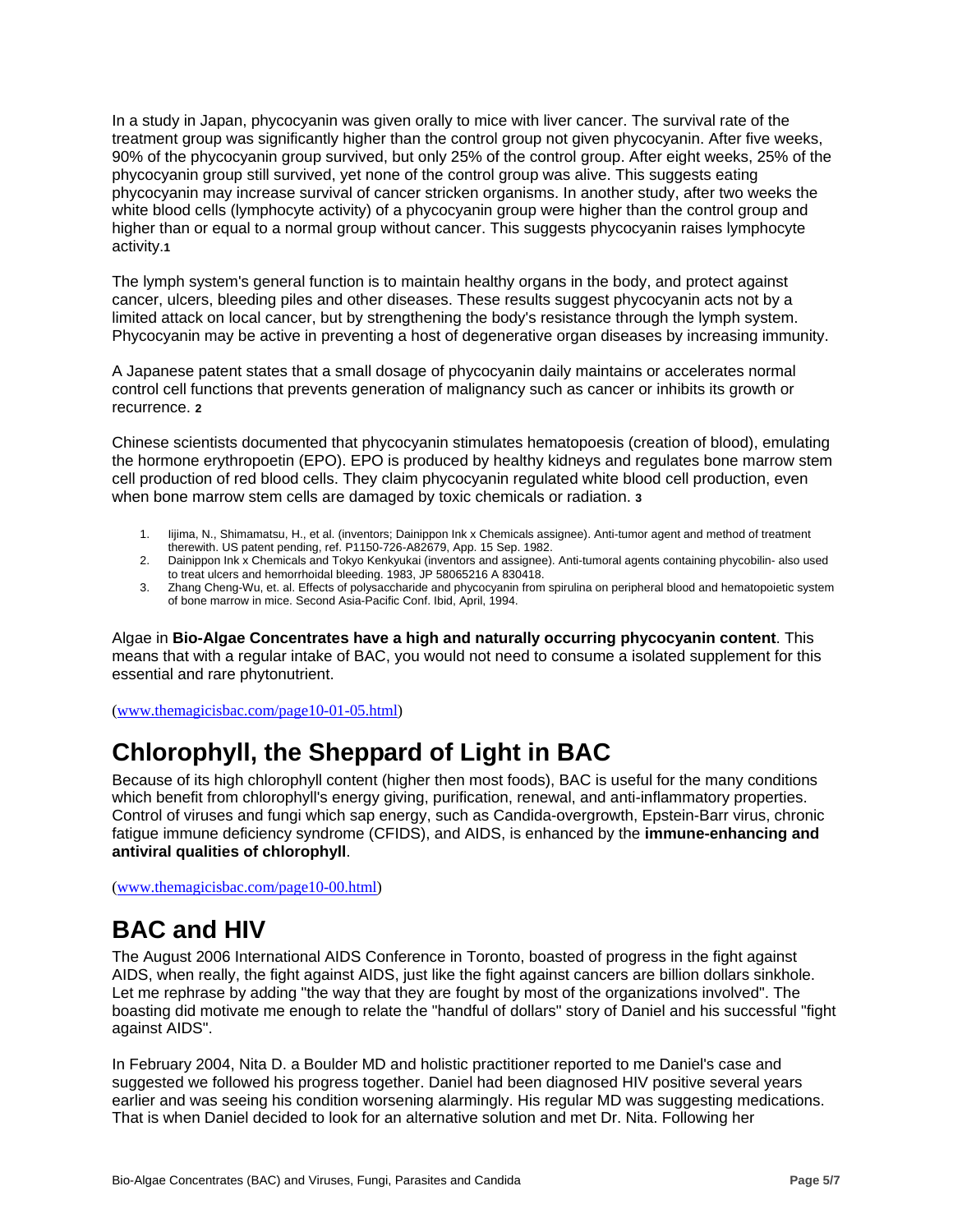recommendations to use BAC and to change his eating habits, Daniel saw his viral load dropped significantly in a few weeks. Daniel has been sending me copies of his lab report each time he gets it done. Let me show you a perspective of continued progress here starting with his own words:

*"I am HIV positive. I just got my latest lab work back and it is great! My viral load is stable at about 10,000 (the nurse practitioner said she was very surprised just how stable that it is), and my T-cells are up! To over 400. That is the highest they've been in over a year. If you will recall, exactly one year ago my viral load was at 139,000 and the T-cells barely over 250, prompting the docs to want to start me on meds. But then I started the BSF.* 

*I am especially impressed with the numbers because since October, when I returned from Brazil, I've been dealing with some very difficult emotions like grief, sadness, and some depression. There has been a lot of stress as I've tried to find a job (still looking). Also, I have not been very strict nutritionally as that*  has been difficult as well. Given these factors, I'm so thrilled that my numbers are so good. It gives me new energy and motivation to eat right, and continue trying to make good lifestyle choices. But I think if it *were not for the bio-algae concentrates, the picture would look very different right now. Thank you!* 

*- D.R.R., Colorado USA - February 2005."*

UPDATE - February 2006 - Daniel wrote again in February following a visit to his regular MD for lab works (his results were showing viral load at 17,000 and CD4 at 447):

*"I just received my result from my regular MD. He says (Dan, numbers look good. Get the test done again in 3 months)"*

UPDATE - May 2006 - Following another test, Daniel sent this note on May 5, 2006.

*"My latest results show a drop in viral load to just over 5,000. My CD4s are stable at about 414. Interestingly, my numbers continue to look good despite huge amounts of stress at my work. Additionally, my relationship broke up 3 months ago which has also been very difficult emotionally and psychologically. But I continue to take the BAC and the numbers are either stable or have actually improved"*

#### **What does all this mean for Daniel?**

First, let us look at what does the test result mean? Viral load tests are reported as the number of HIV copies in a milliliter of blood. If the viral load measurement is high, it indicates that HIV is reproducing and that the disease will likely progress faster than if the viral load is low. A high viral load can be anywhere from 5,000 to 10,000 copies and can range as high as one million or more. A low viral load is usually between 200 to 500 copies, depending on the type of test used. This result indicates that HIV is not actively reproducing and that the risk of disease progression is low. A viral load result that reads "undetectable" does not mean that you are cured. It may mean that the level of HIV virus in your blood is below the threshold needed for detection by this test. Early viral load results from two large studies have recently been released. These studies found that the viral load test was a very good marker of disease progression. In these studies of around 1,700 people, viral load was better than CD4 cell counts at showing whether someone might be at risk for getting sicker.

Daniel so far has managed to reduce or stopped the progression of the disease, this without medications and their nasty side effects, long term damages and with just a few capsules of BAC per day along with easy changes to his diet. As commented by Daniel, he is doing well even if he has not been "perfect" in his diet and has been under a lot of stress.

#### **How does BAC help with HIV?**

Let me set the record straight. **A**) It would be unfair to Daniel and to natural health to claim that BAC is a remedy for HIV. It would ignore Daniel's "self healing power" and the power of "Let thy food be thy medicine". It would remove Daniel's responsibility to stop eating "badly", to eat well, exercise, rest and